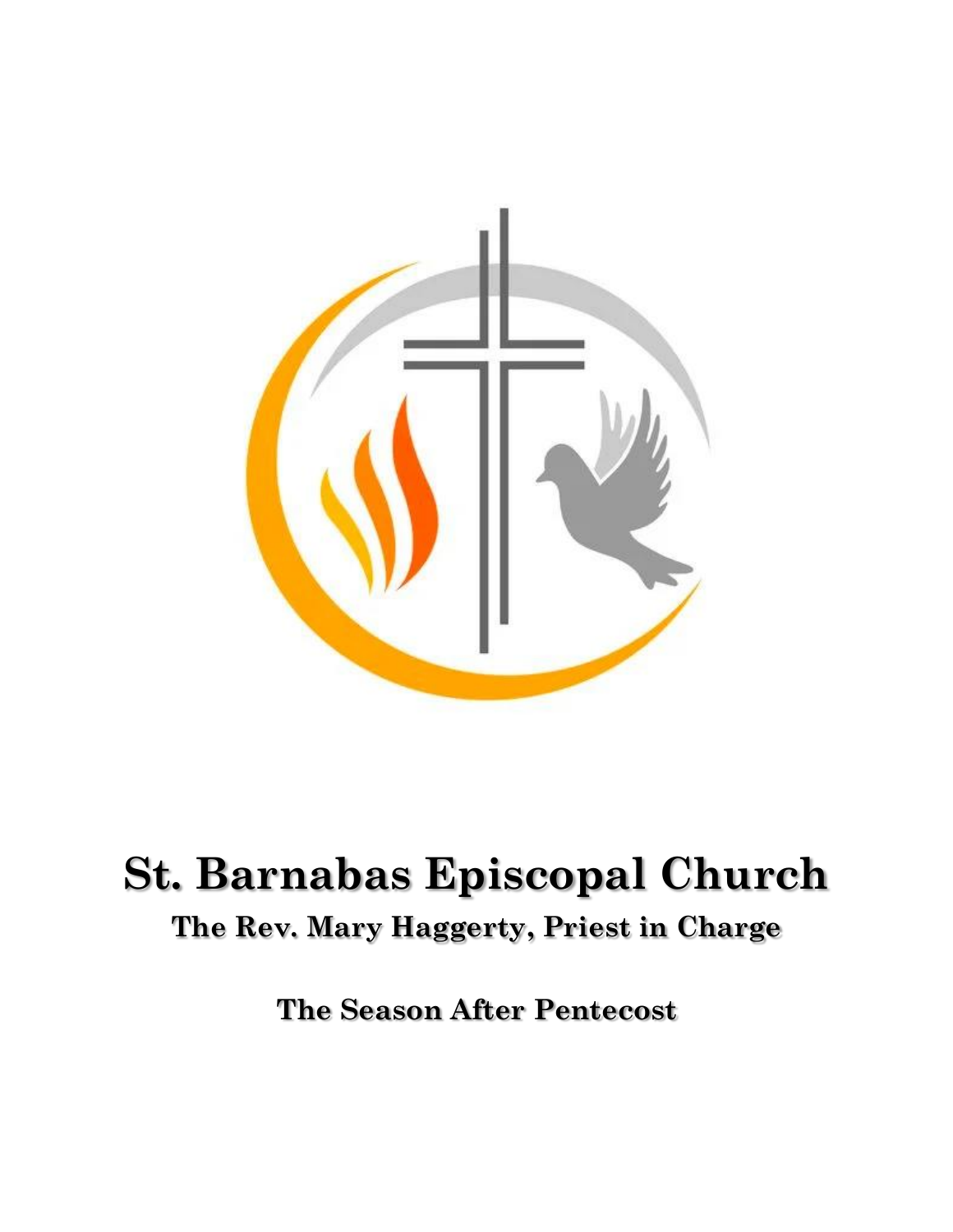# **The Word of God**

# *Please stand* **Opening Hymn**

**Celebrant:** Blessed be the one, holy, and living God **People:** Glory to God forever and ever

**Celebrant:** Almighty God, to you all hearts are open, all desires known, and from you no secrets are hid: Cleanse the thoughts of our hearts by the inspiration of your Holy Spirit that we may perfectly love you, and worthily magnify your holy Name; through Christ our Lord. *Amen.*

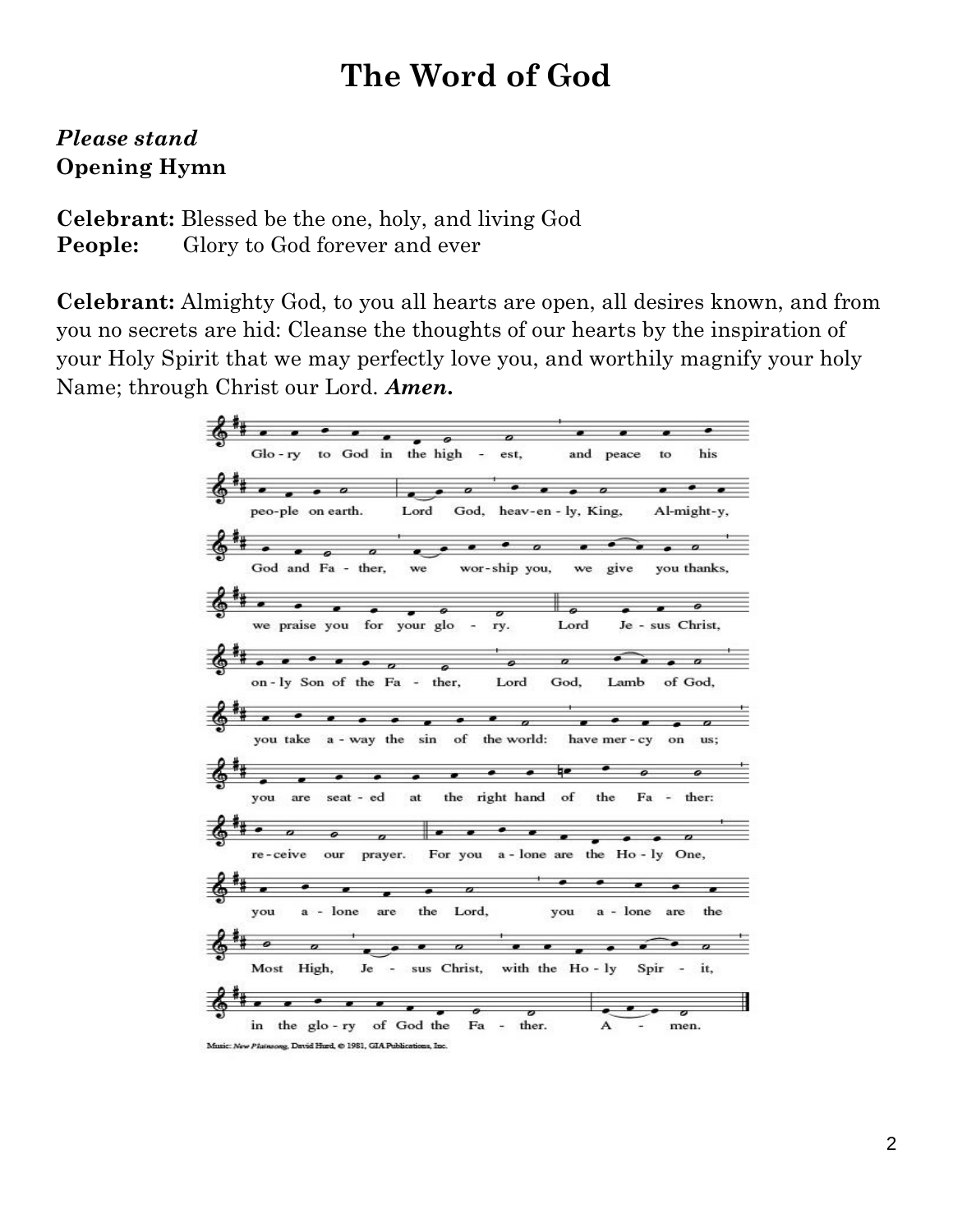**The Collect of the Day**

**Celebrant:** The Lord be with you. **People:** *And also with you.* **Celebrant:** Let us pray.

## **The Lessons**

#### *Please be seated*

**The First Reading** *- Insert*

Lector: The Word of the Lord.

**People:** *Thanks be to God.*

**Psalm**

**The Second Reading** *- Insert*

**Lector:** The Word of the Lord. **People:** *Thanks be to God.*

#### *Please stand*

Sequence Hymn

**Deacon:** The Holy Gospel of our Lord Jesus Christ according to John. **People:** *Glory to you, Lord Christ.*

**The Holy Gospel** *- Insert*

**Deacon:** The Gospel of the Lord. **People:** *Praise to you, Lord Christ.*

**Sequence Hymn**

**The Sermon**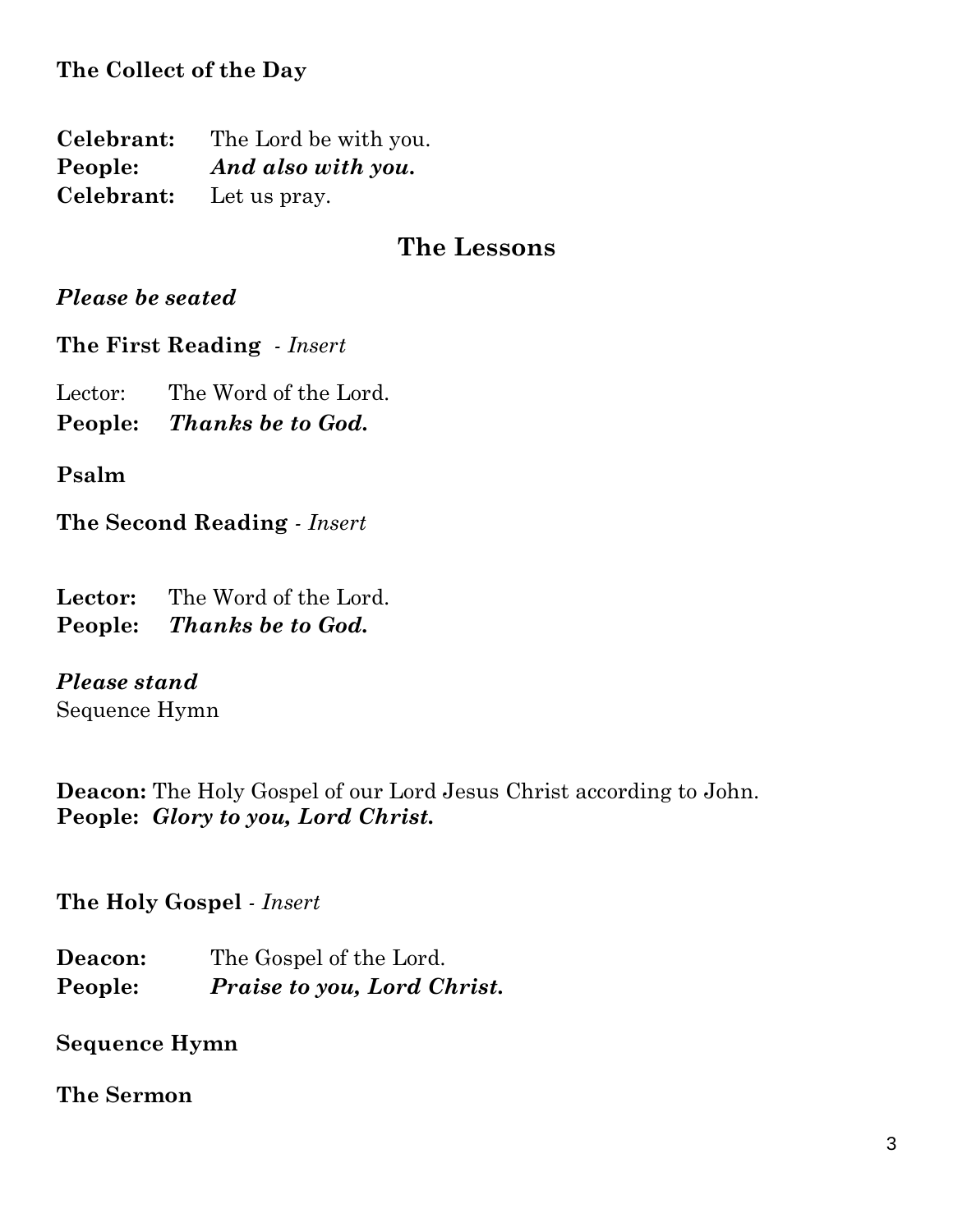#### **The Nicene Creed -** *all standing*

**We believe in one God, the Father, the Almighty, maker of heaven and earth, of all that is, seen and unseen. We believe in one Lord, Jesus Christ, the only Son of God, eternally begotten of the Father, God from God, Light from Light, true God from true God, begotten, not made, of one Being with the Father. Through him all things were made. For us and for our salvation he came down from heaven: by the power of the Holy Spirit he became incarnate from the Virgin Mary, and was made man. For our sake he was crucified under Pontius Pilate; he suffered death and was buried. On the third day he rose again in accordance with the Scriptures; he ascended into heaven and is seated at the right hand of the Father. He will come again in glory to judge the living and the dead, and his kingdom will have no end.**

**We believe in the Holy Spirit, the Lord, the giver of life, who proceeds from the Father and the Son. With the Father and the Son he is worshiped and glorified. He has spoken through the Prophets. We believe in one holy catholic and apostolic Church. We acknowledge one baptism for the forgiveness of sins. We look for the resurrection of the dead, and the life of the world to come. Amen.**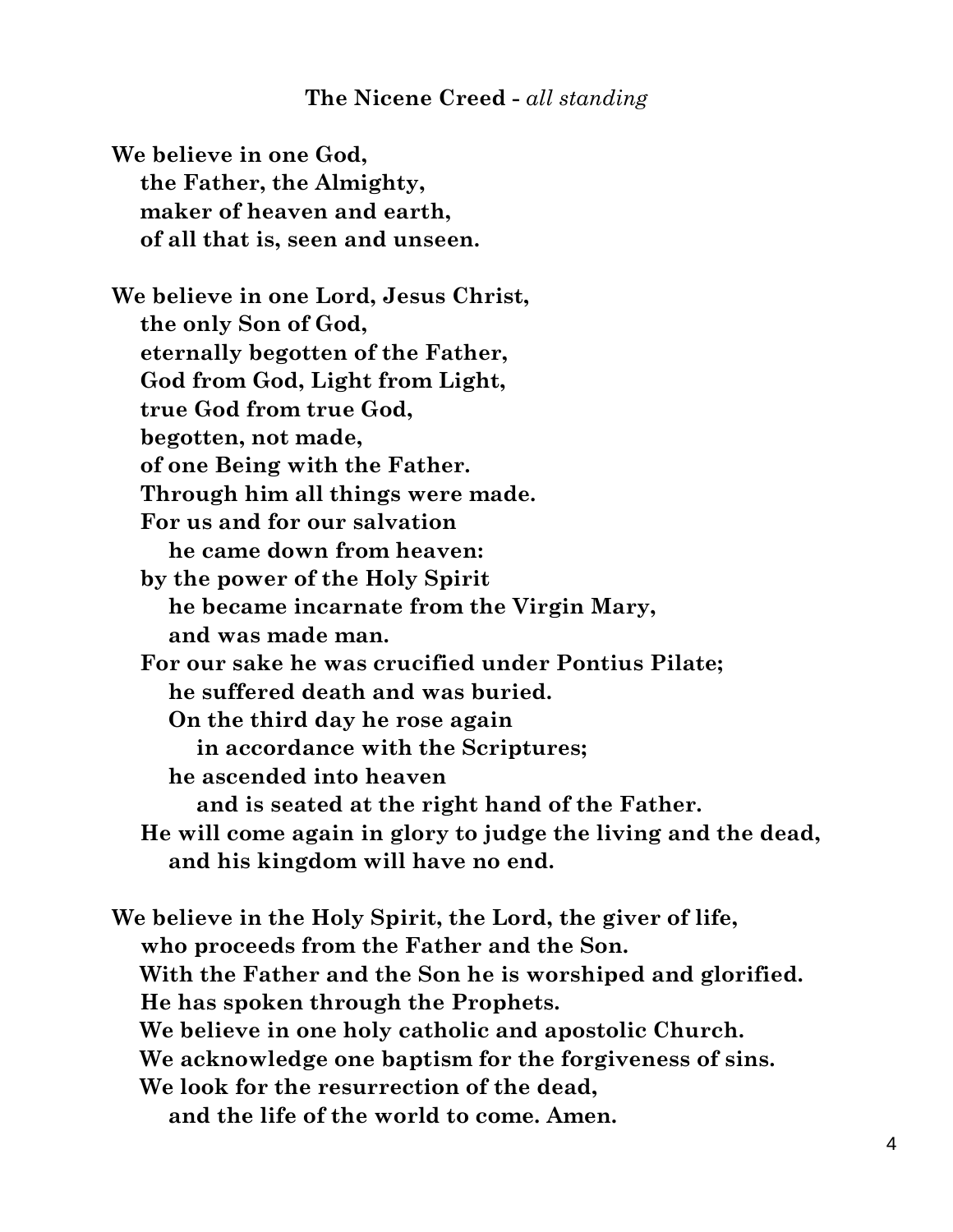# **The Prayers of the People**

**Deacon:** Let us pray for the Church and for the world.

**Worship Leader:** Grant, Almighty God, that all who confess your Name may be united in your truth, live together in your love, and reveal your glory in the world.

# *Silence*

Lord, in your mercy *Hear our prayer.*

Guide the people of this land, and of all the nations, in the ways of justice and peace; that we may honor one another and serve the common good.

*Silence*

Lord, in your mercy *Hear our prayer.*

Give us all a reverence for the earth as your own creation, that we may use its resources rightly in the service of others and to your honor and glory.

*Silence*

Lord, in your mercy

# *Hear our prayer.*

Bless all whose lives are closely linked with ours, and grant that we may serve Christ in them, and love one another as he loves us.

*Silence*

Lord, in your mercy *Hear our prayer.*

Comfort and heal all those who suffer in body, mind, or spirit; give them courage and hope in their troubles, and bring them the joy of your salvation.

*Silence*

Lord, in your mercy *Hear our prayer.*

We commend to your mercy all who have died, that your will for them may be fulfilled; and we pray that we may share with all your saints in your eternal kingdom.

*Silence*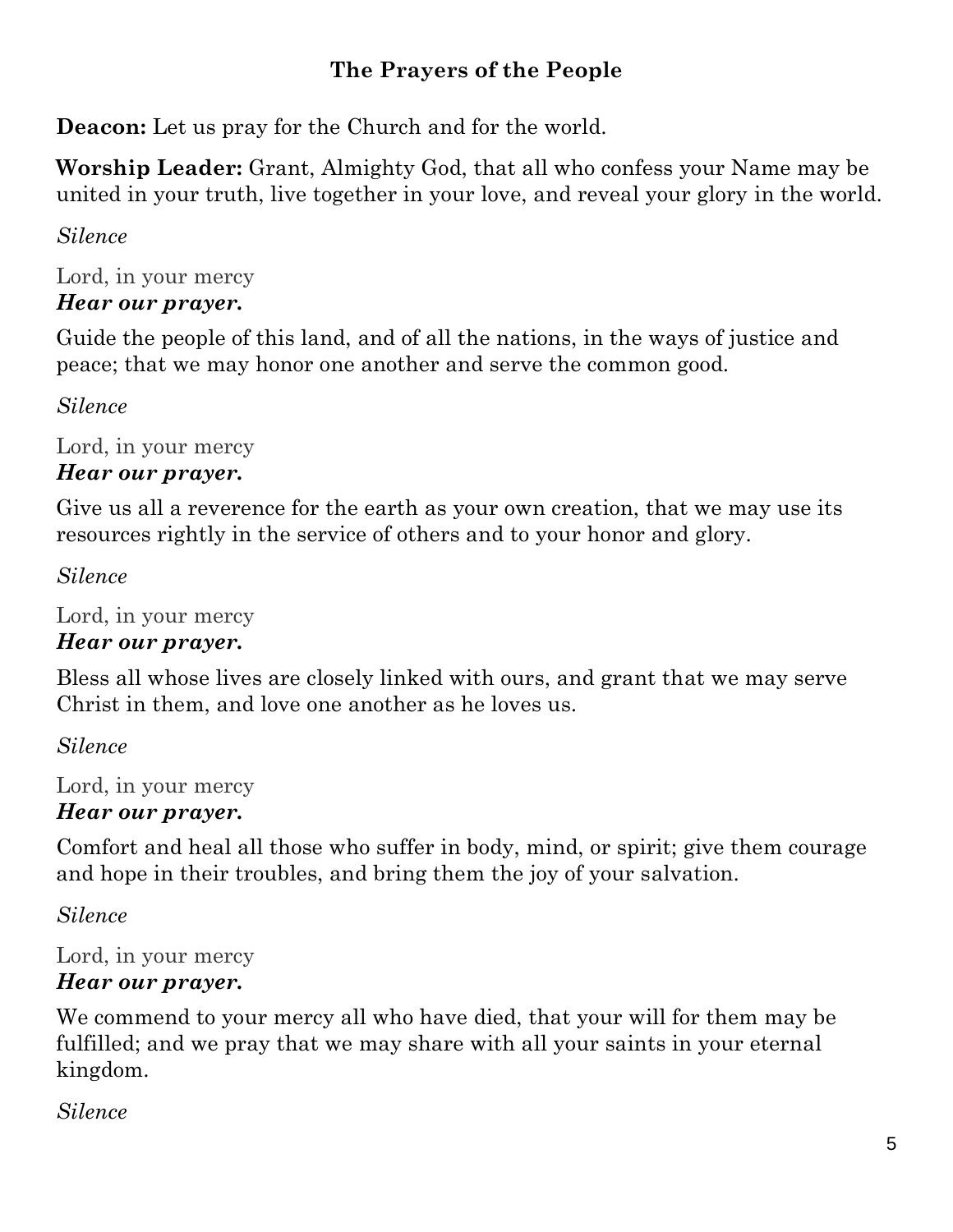#### Lord, in your mercy *Hear our prayer.*

**F**or our Requiem or Renaissance team as they discern, with God's help, our path forward into our future. May we follow faithfully wherever we are being led.

Lord in your mercy *Hear our prayer.*

#### **We pray for our Parishioners**

**For our friends and relatives**

#### **We also pray for the ministry**

#### **In the Diocesan Cycle of Prayer**

**Celebrant:** Lord, Jesus Christ, you said to your apostles, "Peace I give to you; my own peace I leave with you:" Regard not our sins, but the faith of your church, and give us the peace and unity of that heavenly City, where with the Father and the Holy Spirit you live and reign, now and forever. *Amen.*

#### *Please stand*  **Deacon: Let us confess our sins against God and our neighbor.**

**Celebrant and People:**

**Most merciful God, we confess that we have sinned against you in thought, word, and deed, by what we have done, and by what we have left undone. We have not loved you with our whole heart; we have not loved our neighbors as ourselves. We are truly sorry and we humbly repent. For the sake of your Son Jesus Christ, have mercy on us and forgive us; that we may delight in your will, and walk in your ways, to the glory of your Name. Amen.**

**Celebrant:** Almighty God have mercy on you, forgive you all your sins through our Lord Jesus Christ, strengthen you in all goodness, and by the power of the Holy Spirit keep you in eternal life. *Amen.*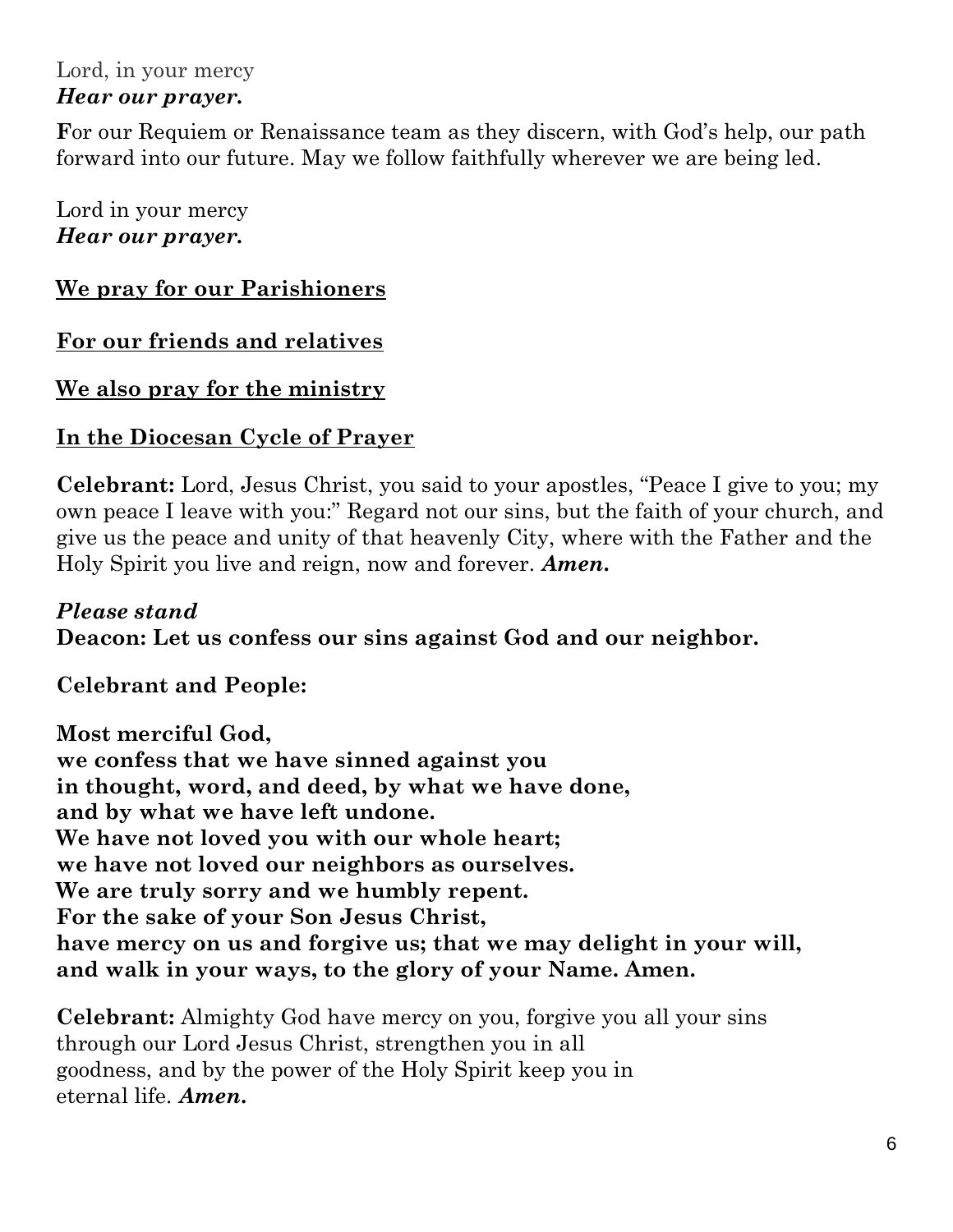#### **The Peace**

**Celebrant:** The peace of the Lord be always with you. *People: And also with you.*

#### **Announcements**

#### **THE HOLY COMMUNION**

**Offertory Hymn**

## *Please stand as the gifts are brought forward to the altar*



Text: LM; verses 1, 4, Thomas Ken, 1637-1711; verses 2, 3, Isaac Watts, 1674-1748, alt. Music: Genevan Psalter, 1551; attr. to Louis Bourgeois, ca. 1510-1561, alt.

**Celebrant:** The Lord be with you. **People: And also with you. Celebrant:** Lift up your hearts. **People: We lift them to the Lord. Celebrant:** Let us give thanks to the Lord our God. **People: It is right to give him thanks and praise.**

**Celebrant:** It is right, and a good and joyful thing, always and everywhere to give thanks to you, Father Almighty, Creator of heaven and earth. For by water and the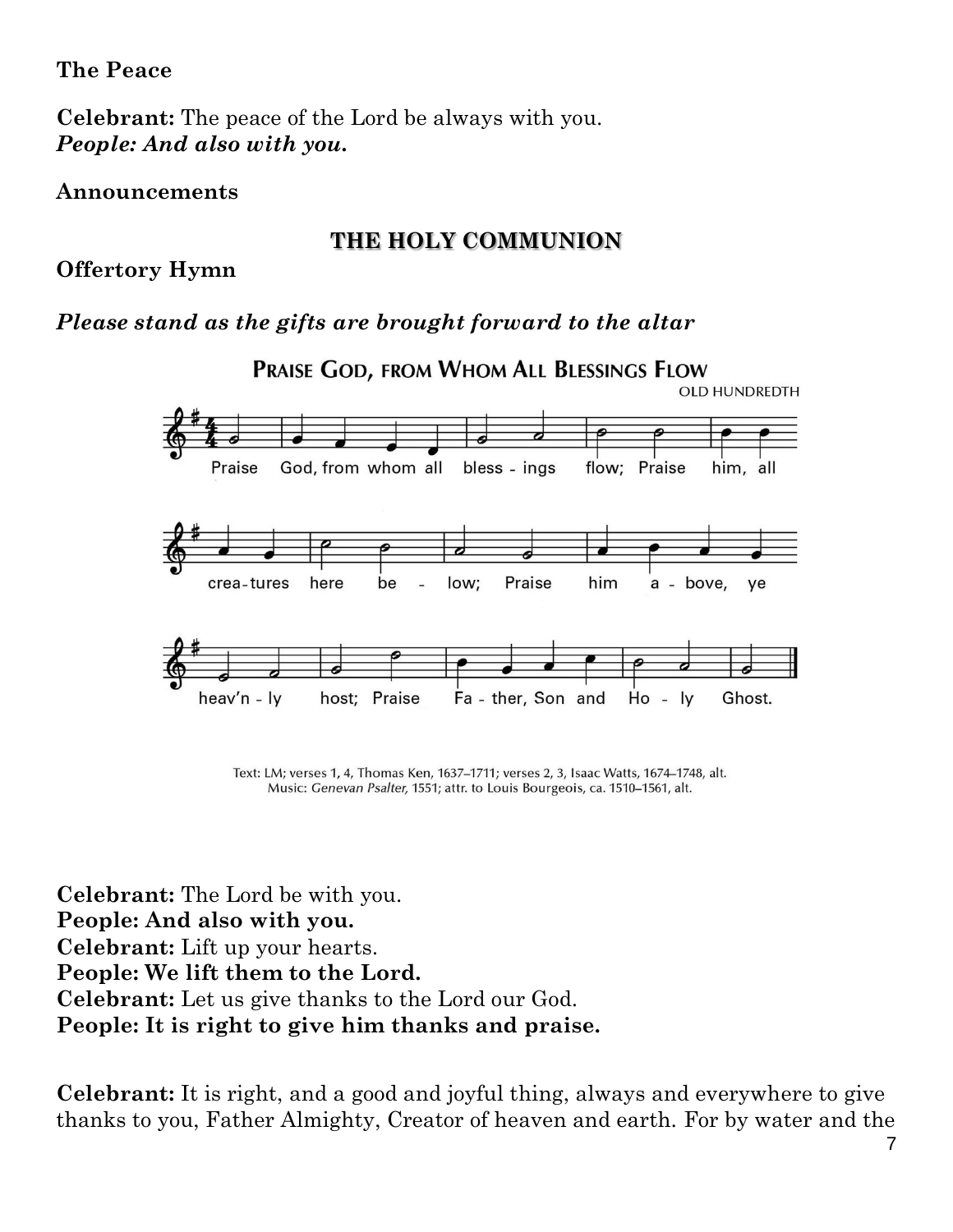Holy Spirit you have made us a new people in Jesus Christ our Lord, to show forth your glory in all the world.

Therefore we praise you, joining our voices with Angels and Archangels and with all the company of heaven, who for ever sing this hymn to proclaim the glory of your name:

# *Celebrant and people*



#### *Please stand*

We give thanks to you, O God, for the goodness and love which you have made known to us in creation; in the calling of Israel to be your people; in your Word spoken through the prophets; and above all in the Word made flesh, Jesus, your Son. For in these last days you sent him to be incarnate from the Virgin Mary, to be the Savior and Redeemer of the world. In him, you have delivered us from evil, and made us worthy to stand before you. In him, you have brought us out of error into truth, out of sin into righteousness, out of death into life.

On the night before he died for us, our Lord Jesus Christ took bread; and when he had given thanks to you, he broke it, and gave it to his disciples, and said, "Take, eat: This is my Body, which is given for you. Do this for the remembrance of me."

After supper he took the cup of wine; and when he had given thanks, he gave it to them, and said, "Drink this, all of you: This is my Blood of the new Covenant, which is shed for you and for many for the forgiveness of sins. Whenever you drink it, do this for the remembrance of me."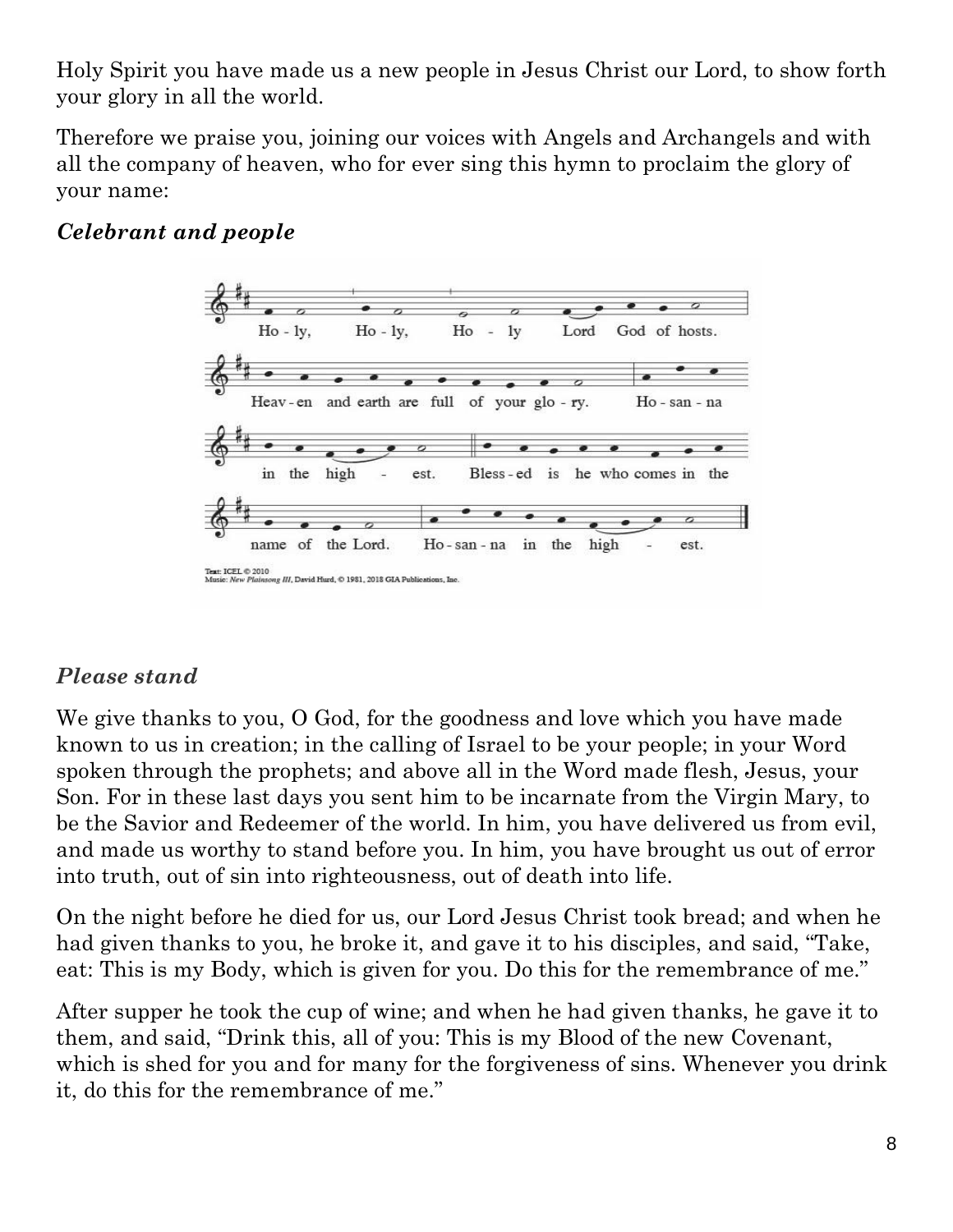Therefore, according to his command, O Father,

*Celebrant and People*

**We remember his death, We proclaim his resurrection, We await his coming in glory;**

And we offer our sacrifice of praise and thanksgiving to you, O Lord of all; presenting to you, from your creation, this bread and this wine.

We pray you, gracious God, to send your Holy Spirit upon these gifts that they may be the Sacrament of the Body of Christ and his Blood of the new Covenant. Unite us to your Son in his sacrifice, that we may be acceptable through him, being sanctified by the Holy Spirit. In the fullness of time, put all things in subjection under your Christ, and bring us to that heavenly country where, with St. Barnabas and all your saints, we may enter the everlasting heritage of your sons and daughters; through Jesus Christ our Lord, the firstborn of all creation, the head of the Church, and the author of our salvation.

By him, and with him, and in him, in the unity of the Holy Spirit all honor and glory is yours, Almighty Father, now and for ever. *Amen.*

**Celebrant:** And now, as our savior, Christ has taught us, we are bold to say:

#### *Celebrant and People:*

 **Our Father, who art in heaven, hallowed be thy Name, thy kingdom come, thy will be done, on earth as it is in heaven. Give us this day our daily bread. And forgive us our trespasses, as we forgive those who trespass against us. And lead us not into temptation, but deliver us from evil. For thine is the kingdom, and the power, and the glory, for ever and ever. Amen.**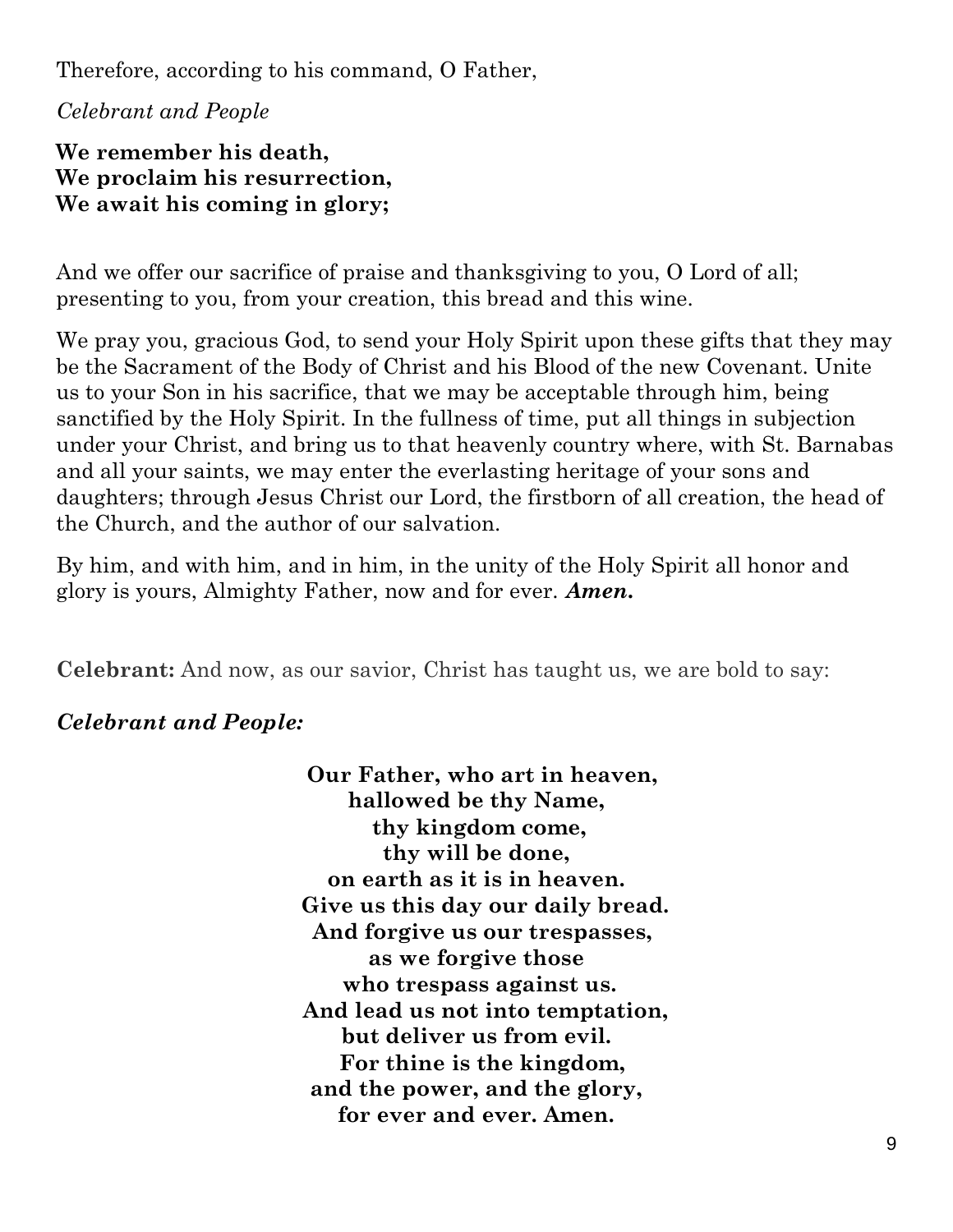#### **The Breaking of the Bread**

#### **Celebrant:** Christ our Passover is sacrificed for us; **People:** *Therefore let us keep the feast.*



#### **Distribution of Communion**

*All are welcome to receive communion*. *If you do not wish to receive, you are invited to come up for a blessing.*

**Communion Hymn(s)**

#### **Thanksgiving after Communion**

#### *Please stand*

**Celebrant:** Let us Pray